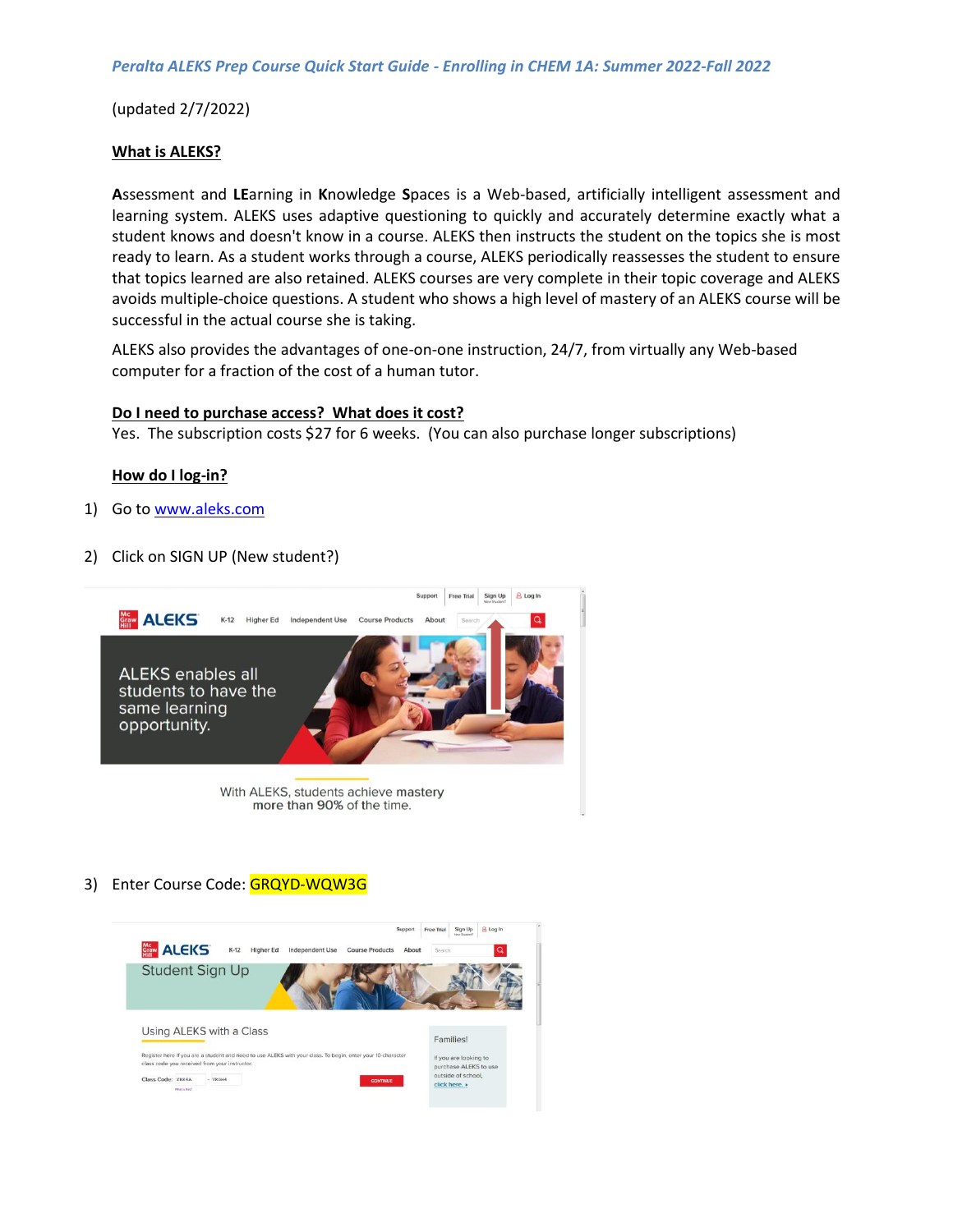4) Confirm you're in the right course. (Bill Trego will be listed as the instructor.)

| Class Code:         | YRE4A-VRGH4                                                 |  |
|---------------------|-------------------------------------------------------------|--|
| Class:              | Peralta Colleges - 2021 Prep for CHEM 1A<br>$-$ S21 M21 F21 |  |
| Subject:            | Summer Prep For General Chemistry                           |  |
| Instructor:         | Peralta Colleges                                            |  |
| <b>Class Dates:</b> | 01/07/2021 - 02/06/2022                                     |  |
| Institution:        | Peralta Colleges                                            |  |

- 5) Fill out the student information webpage.
- 6) Work through the Tools Tutorial for a brief introduction to the interface and learn where you can access important information you will need to solve problems, such as the data table and calculator.
- 7) Take the Knowledge Check
- You will be asked to solve about 20-30 problems (this will take you anywhere from 30 to 90 minutes at any time you can logout and log back on, it will keep your place).
- You'll get no help at all, nor should you try to find any. The idea is to find out where you should start learning, and you want ALEKS to get that just right. If you get your friend the chem grad student to help you, or do a lot of googling, you'll just end up with learning that **is way too hard and frustrating**, because you'll be missing important pre-requisites**. If you don't take the Knowledge Check seriously, you'll just end up wasting time on material you already know.**
- The Knowledge Check is over the entire first-year material, so you can expect to get problems you have no idea how to solve. Don't worry about that. This is a placement test, not a final exam. You're not going to be graded on it, and there's no reward for doing better or penalty for doing worse.
- 8) Learning Mode
- After the Knowledge Check, you will see your ALEKS "pie." This shows you what you already know, what you're ready to learn, and what topics you'll eventually need to learn, and by what dates.
- After clicking "Next" at the bottom of the page, you can begin working on topics by clicking "Continue My Path".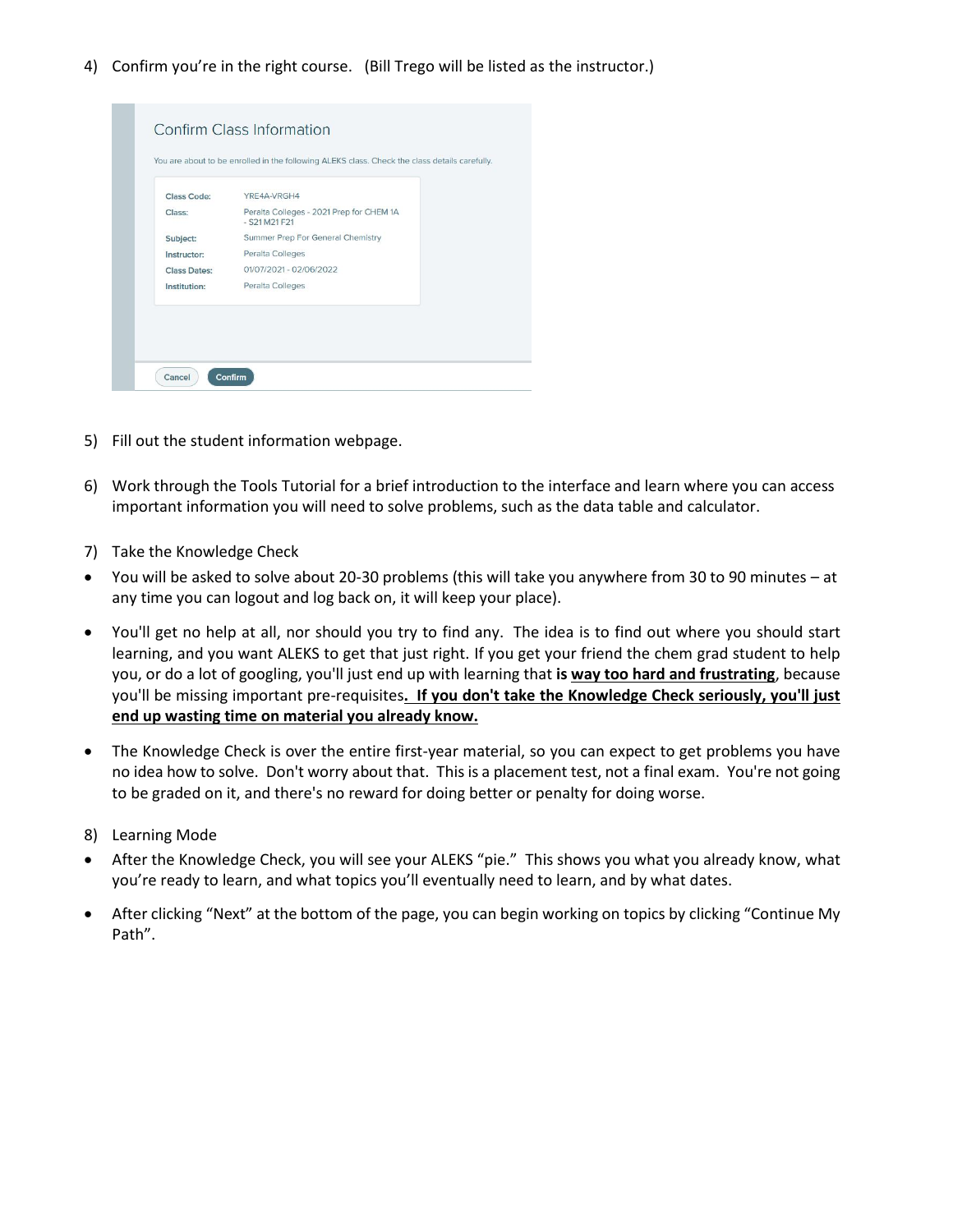

 Available topics will appear in the carousel at the top of the page. You can select a topic and click "Start" to begin.

| ය<br>Ready to Learn $\blacktriangleright$                                                                   |                                                                                                                                                                                                                                                                                                                                                                                                                                                                                                                                                                              | <b>45 Topics</b><br>Filters $\blacktriangledown$                                                                                      |
|-------------------------------------------------------------------------------------------------------------|------------------------------------------------------------------------------------------------------------------------------------------------------------------------------------------------------------------------------------------------------------------------------------------------------------------------------------------------------------------------------------------------------------------------------------------------------------------------------------------------------------------------------------------------------------------------------|---------------------------------------------------------------------------------------------------------------------------------------|
| ● Stoichiometry<br><b>Stoichiometric coefficients</b>                                                       | ● Atoms, Ions and Molecules<br>$\begin{array}{cccccccccccccc} \multicolumn{2}{c}{} & \multicolumn{2}{c}{} & \multicolumn{2}{c}{} & \multicolumn{2}{c}{} & \multicolumn{2}{c}{} & \multicolumn{2}{c}{} & \multicolumn{2}{c}{} & \multicolumn{2}{c}{} & \multicolumn{2}{c}{} & \multicolumn{2}{c}{} & \multicolumn{2}{c}{} & \multicolumn{2}{c}{} & \multicolumn{2}{c}{} & \multicolumn{2}{c}{} & \multicolumn{2}{c}{} & \multicolumn{2}{c}{} & \multicolumn{2}{c}{} & \multicolumn{2}{c}{} & \multicolumn{2}{c}{} & \$<br>Predicting the formula of binary ionic<br>compounds | ● Atoms, Ions and Molecules<br>-----<br>Understanding the prefixes used in naming<br>$\left\langle \right\rangle$<br>binary compounds |
| $\overline{\left($ $\right.$<br>$\blacktriangle$<br>$Fe2+, Ni4+, I-, S2-$<br>$\Box$<br>$\Box, \Box, \cdots$ | Write the empirical formula of at least four binary ionic compounds that could be formed from the following ions:<br>$\Box_{\Box}$                                                                                                                                                                                                                                                                                                                                                                                                                                           | ⋝<br>$\hat{}$<br>$\blacksquare$<br>\$<br>$\sqrt{\mathbf{A}^*}$<br>$\checkmark$                                                        |